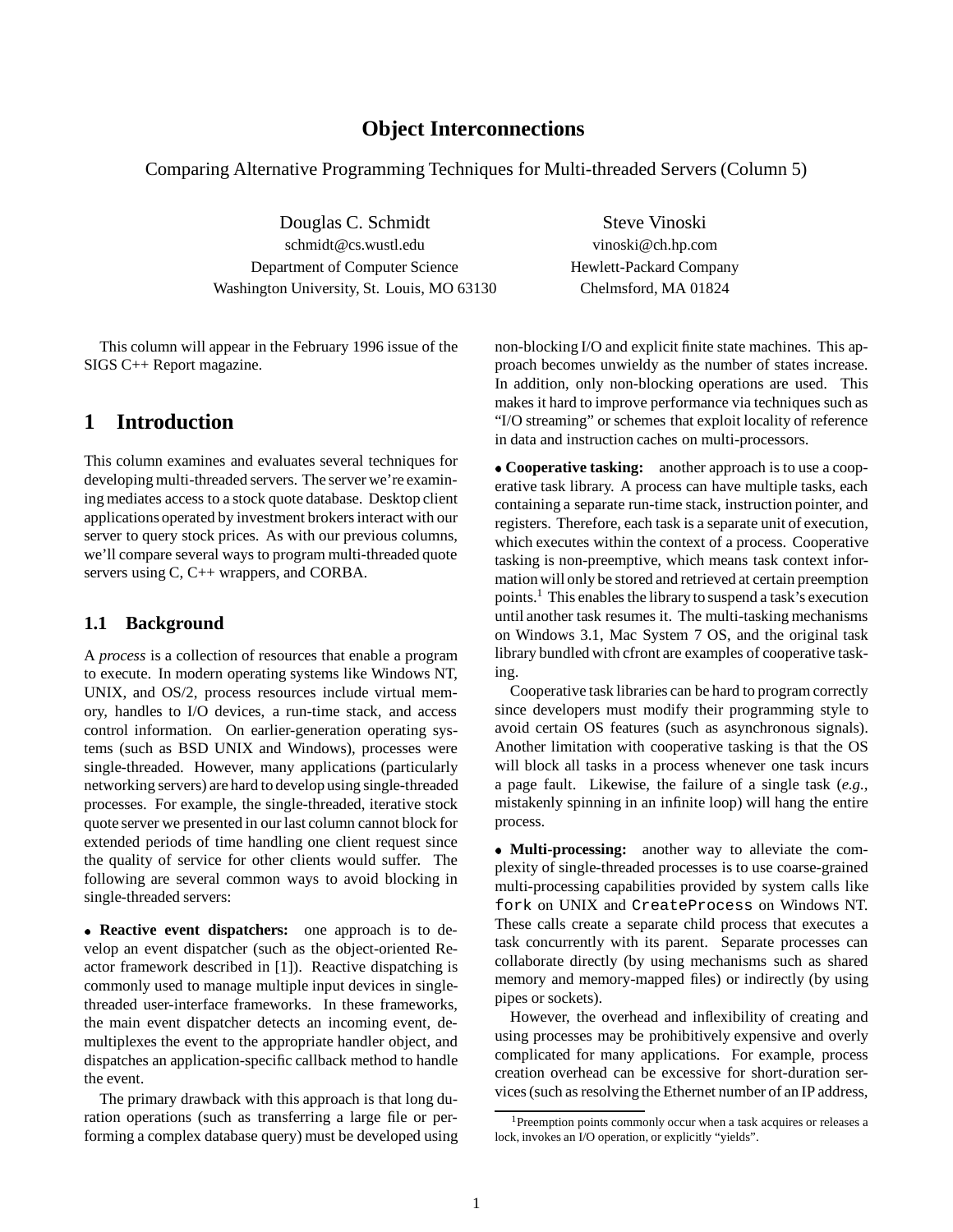retrieving a disk block from a network file server, or setting an attribute in an SNMP MIB). Moreover, it may not be possible to exert fine-grain control over the scheduling behavior and priority of processes. In addition, processes that share C++ objects in shared memory segments must make non-portable assumptions about the placement of virtual table pointers [2].

 **Preemptive multi-threading:** When used correctly, preemptive multi-threading provides a more elegant, and potentially more efficient, means to overcome the limitations with the other concurrent processing techniques described above. A thread is a single sequence of execution steps performed in the context of a process. In addition to its own instruction pointer, a thread contains other resources such as a run-time stack of function activation records, a set of general-purpose registers, and thread-specific data. A preemptive multi-threading operating system (such as Solaris 2.x [3] and Windows NT [4]) or library (such as the POSIX pthreads library [5] available with DCE) uses a clock-driven scheduler to ensure that each thread of control executes for a particular period of time. When a thread's time period has elapsed it is preempted to allow other threads to run.

Conventional operating systems (such as variants of UNIX, Windows NT, and OS/2) support the concurrent execution of multiple processes, each containing one or more threads. A process serves as the unit of protection and resource allocation within a separate hardware protected address space. A thread serves as the unit of execution that runs within a process address space that is shared with zero or more threads. The remainder of this column focuses on techniques for programming preemptive multi-threaded servers.

### **1.2 Multi-threaded Server Programming**

Multi-threaded servers are designed to handle multiple client requests simultaneously. The following are common motivations for multi-threading a server:

 **Simplify program design:** by allowing multiple server tasks to proceed independently using conventional programming abstractions (such as synchronous CORBA remote method requests and replies);

• Improve throughput performance: by using the parallel processing capabilities of multi-processor hardware platforms and overlapping computation with communication;

 **Improve perceived response time:** for interactive client applications (such as user interfaces or network management tools) by associating separate threads with different server tasks so clients don't block for long.

There are a number of different models for designing concurrent servers. The following outlines several concurrency models programmers can choose from when multi-threading their servers:

 **Thread-per-request:** this model handles each request from a client in a separate thread of control. This model is useful for servers that handle long-duration requests (such as database queries) from multiple clients. It is less useful for short-duration requests due to the overhead of creating a new thread for each request. It can also consume a large number of OS resources if many clients make requests simultaneously.

 **Thread-per-session:** this model is a variation of threadper-request that amortizes the cost of spawning the thread across multiple requests. This model handles each client that connects with a server in a separate thread for the duration of the session. It is useful for servers that carry on long-duration conversations with multiple clients. It is not useful for clients that make only a single request since this is essentially a thread-per-request model.

 **Thread pool:** this model is another variation of threadper-request that also amortizes thread creation costs by prespawning a pool of threads. It is useful for servers that want to bound the number of OS resources they consume. Client requests can be executed concurrently until the number of simultaneous requests exceeds the number of threads in the pool. At this point, additional requests must be queued until a thread becomes available.

 **Thread-per-object:** this model associates a thread for each logical object (*i.e.,* service) in the server. It is useful when programmers want to minimize the amount of rework required to multi-thread an existing server. It is less useful if certain objects receive considerably more requests than others since they will become a performance bottleneck.

In general, multi-threaded servers require more sophisticated synchronization strategies than single-threaded servers. To illustrate how to alleviate unnecessary complexity, we present and evaluate a number of strategies and tactics necessary to build robust and efficient thread-per-request servers. We first examine a simple solution using C and Solaris threads [3]. We then describe how using  $C_{++}$  wrappers for threads helps reduce the complexity and improves the portabilityand robustness of the C solution. Finally, we present a solution that illustrates the thread-per-request concurrency model implemented using two multi-threaded versions of CORBA (HP ORB Plus and MT-Orbix [6]). Our next column will show examples of the other concurrency models.

A word of caution: the multi-threading techniques we discuss in this column aren't standardized throughout the industry. Therefore, some of the code we show is not directly reusable across all OS platforms. However, the key concurrency techniques and patterns we illustrate *are* reusable across different platforms.

# **2 The Multi-threaded C Server Solution**

### **2.1 Socket/C Code**

The following code illustrates how to program the server-side of our stock quote program using sockets, Solaris threads,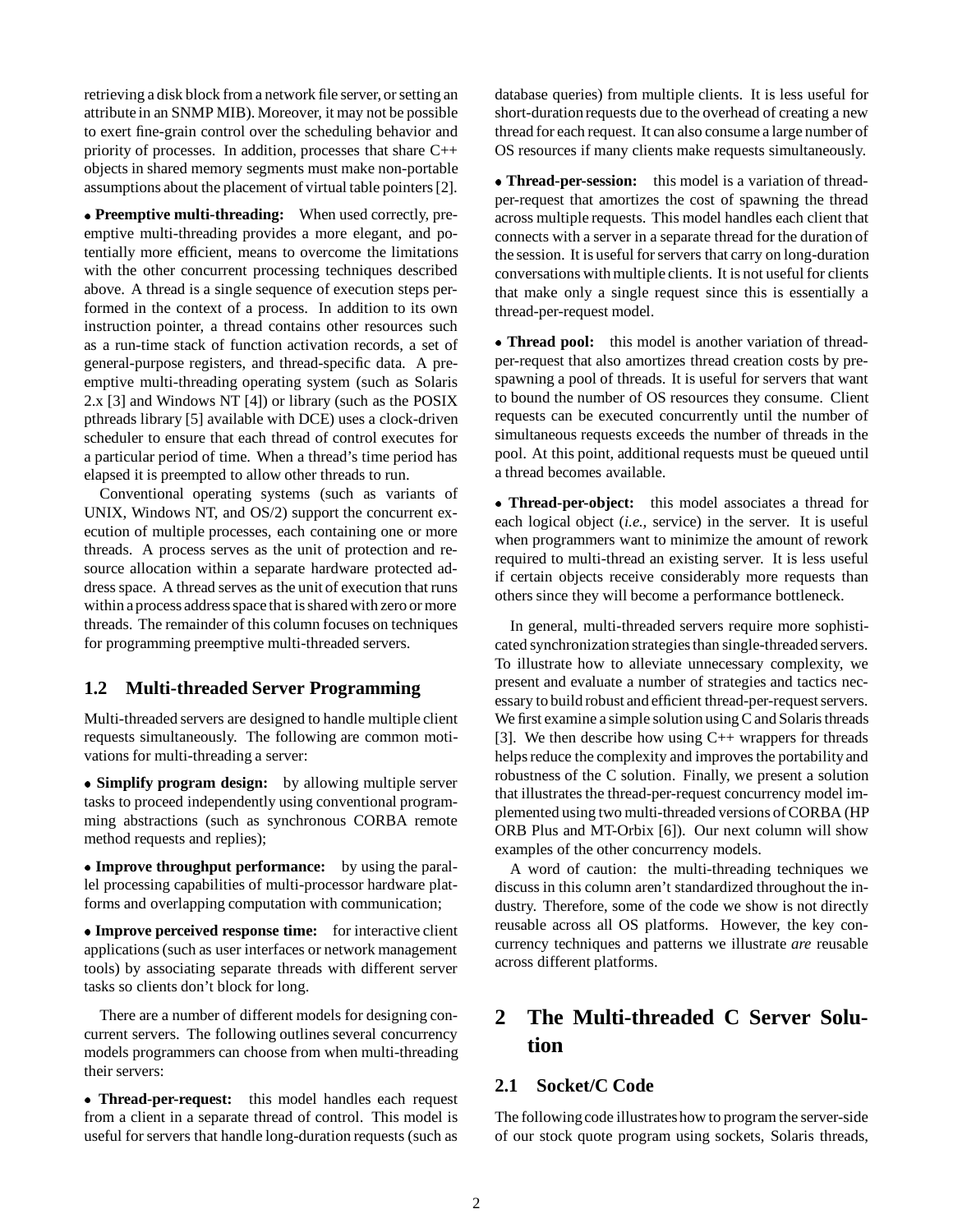and C. Our previous column presented a set of utility routines written in C used below to receive stock quote requests from clients (recv request), lookup quote information (lookup stock price), and return the quote to the client (send response).

```
/* WIN32 already defines this. */
#if defined (unix)
typedef int HANDLE;
#endif /* unix */
/* These implementations were in our last column. */
```
HANDLE create\_server\_endpoint (u\_short port); int recv\_request (HANDLE h, struct Quote\_Request \*req); int send response (HANDLE h, long value);  $int$  handle\_quote (HANDLE);

#### **2.1.1 Spawning Threads**

The main function shown below uses these C utilityroutines to create a concurrent quote server. This server uses a threadper-request concurrency model. The main program creates a "passive-mode" listener socket (which accepts connections from clients) and then calls svc\_run to perform the main quote server's event loop:

```
int main(int argc, char *argv[])
{
 u short port /* Port to listen for connections. */
      = \arg c > 1 ? atoi(argv[1]) : 10000;
  /* Create a passive-mode listener endpoint. */
 HANDLE listener = create_server_endpoint(port);
  /* The event loop for the main thread. */
 svc_run (listener);
  /* NOTREACHED */
}
```
The svc\_run function waits in an event loop for connection requests to arrive from clients. When a request arrives, the Solaris thr create function spawns off a new thread to perform the handle quote query in parallel with other client requests:<sup>2</sup>

```
void svc_run (HANDLE listener)
{
  for (i; j)HANDLE handle = accept(listener, 0, 0);/* Spawn off separate thread for each client. */
    thr_create
       (0, /* Use default thread stack */
        0, /* Use default thread stack size */
        /* Thread entry point */
        (void *(*)(void *)) &handle_quote,
        (void *) handle, /* Entry point arg */
        THR_DETACHED | THR_NEW_LWP, /* Flags */
        0); /* Don't bother returning thread id */
  }
```
Each thread that runs the handle quote function blocks awaiting the connected client to send a stock request on the socket handle. The handle quote function can block since it runs in its own thread of control. Once this function receives a client request it processes this request, returns the appropriate stock quote, and exits the thread.

#### **2.1.2 Synchronizing Threads**

The handle quote function looks up stock prices in the quote database via a global variable and an accessor function:

```
extern Quote_Database *quote_db;
long lookup_stock_price(Quote_Database*,
                        Quote_Request*);
```
The single-threaded implementation of handle quote from our last column did not contain any locks to explicitly synchronize access to this database. Synchronization was unnecessary in the single-threaded implementation since only one client could access the database in the server at any time. With our new thread-per-request server implementation this assumption no longer holds. If the database maintains its own internal locks our existing code may still work. In this example we'll assume the database does not maintain internal locks. This is often the case when integrating multi-threading with legacy libraries (such as the UNIX dbm database libraries and X windows). Many of these libraries were developed before multi-threading became popular, so they don't use internal locks.

The code shown below explicitly serializes all lookups and updates to the database. $3$  Serialization prevents race conditions that would otherwise occur when multiple threads accessed and updated data simultaneously. The following implementation of handle quote illustrates a simple way to serialize database access:

```
/* Define a synchronization object that
   is initially in the "unlocked" state. */
rwlock_t lock;
int handle quote(HANDLE h)
{
 struct Quote_Request req;
 long value;
  if (recv_request(h, &req) == 0)
      return 0;
  /* Block until read lock is available */
 rw_rdlock(&lock);
  /* lookup stock in database */
 value = lookup_stock_price(quote_db, &req);
  /* Must release lock or deadlock will result! */
  rw_unlock(&lock);
 return send_response(h, value);
}
```
The rwlock t is a Solaris synchronization variable used to protect the integrity of a shared resource (like the quote database) that is accessed concurrently by multiple threads of control. A rwlock t implements a "readers/writer" lock that serializes thread execution by defining a critical section where multiple threads can read the data concurrently, but only one thread at a time can write to the data. The implementation of rwlock t ensures that acquiring and releasing a lock is an atomic operation.

 $2$ THR DETACHED and THR NEW LWP are flags to the Solaris thr create function that tell it (1) the handle quote function will exit silently when it's complete and (2) a new concurrent execution context should be created, respectively.

<sup>&</sup>lt;sup>3</sup>The solution we've shown does not show how stock prices are updated in the database. This is beyond the scope of this column and will be discussed in a future column.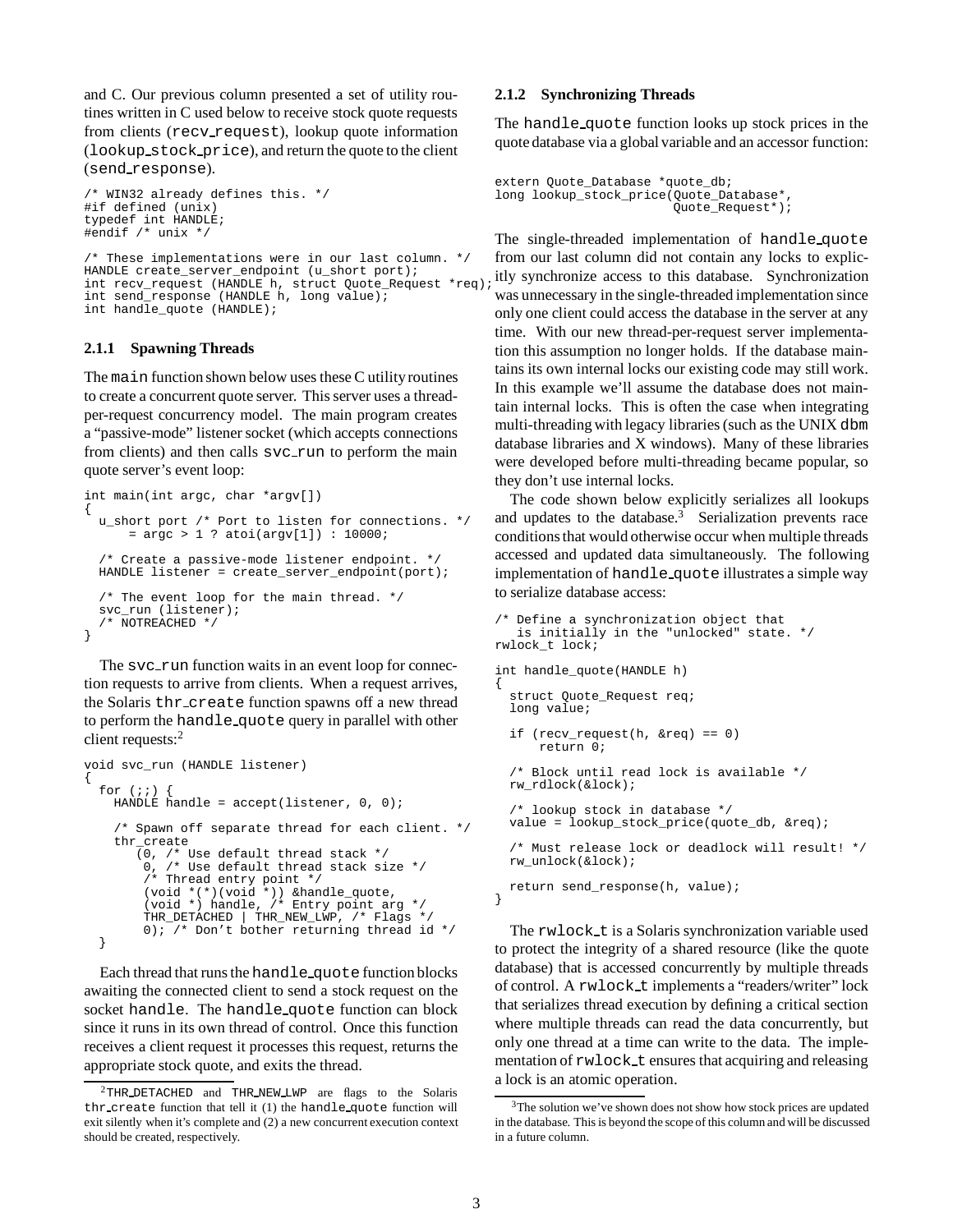#### **2.2 Evaluating the C Solution**

Programming directly with C and Solaris threads as shown above yields a correct program. However, developing concurrent applications at this level of detail has several drawbacks:

 **Lack of portability:** The design and implementation of the multi-threaded version of the quote server differs considerably from the single-threaded version. It replaces the reactive select-driven event loop with a master dispatcher thread and a set of slave threads that perform database lookups. Unfortunately, the use of Solaris threads is not portable to other platforms (such as Windows NT, OS/2, or other versions of UNIX).

 **Lack of reusability:** The use of global variables (like the lock that protects the database from race conditions) introduces unnecessary dependencies between different parts of the code. These dependencies make it hard to reuse existing code [7].

 **Lack of robustness:** in a large program, instrumenting all the code with mutex locks can be tedious and error-prone. In particular, failing to release a mutex can lead to deadlock or resource failures.

The following section describes how we can use  $C++$  wrappers to alleviate the problems described above.

# **3 The Multi-threaded C++ Wrappers Solution**

Using C++ wrappers is one way to simplify the complexity of programming concurrent network servers. C++ wrappers encapsulate lower-level OS interfaces such as sockets, multi-threading, and synchronization with type-safe, objectoriented interfaces. The IPC SAP [8], Acceptor [9], and Thread [10] C++ wrappers shown below are part of the ACE object-oriented network programming toolkit [11]. IPC SAP encapsulates standard network programming interfaces (such as sockets and TLI); the Acceptor implements a reusable design pattern for passively $4$  initializing network services, and the Thread wrapper encapsulates standard OS threading mechanisms (such as Solaris threads, POSIX pthreads, and Windows NT threads).

## **3.1 C++ Wrapper Code**

This section illustrates how the use of  $C++$  wrappers improves the reuse, portability, and extensibility of the quote server. Figure 1 depicts the following components in the quote server architecture:



Figure 1: Thread-per-Request C++ Wrapper Architecture for the Stock Quote Server

**Quote Handler:** this class interacts with clients by receiving stock quote requests, finding quote values in the database, and returning responses. Using the concurrency model in this example, each Quote Handler runs in a separate thread of control.

**Quote Acceptor:** this class is a factory [12] that implements the strategy for passively initializing a Quote Handler. This involves assembling the resources necessary to create a new Quote Handler object, accepting the connection into this object, and activating the Quote Handler by calling its open method.

The architecture of the multi-threaded C++ solution is similar to the single-threaded C++ solution presented in our last column. The primary difference is that the Quote Handlers and Quote Acceptor all run in separate threads, rather than being driven by callbacks from the Reactor within a single thread. Figure 1 illustrates how the thread-per request concurrency model allows multiple requests from the same client to be processed simultaneously by different threads.

#### **3.1.1 The Quote Handler Class**

We'll start by showing the Quote Handler. This template class inherits from the reusable Svc Handler base class in ACE. A Svc Handler defines a generic interface for a communication service that exchanges data with peers over network connections:

<sup>4</sup>Communication software is typified by asymmetric connection behavior between clients and servers. In general, servers listen *passively* for clients to initiate connections *actively*.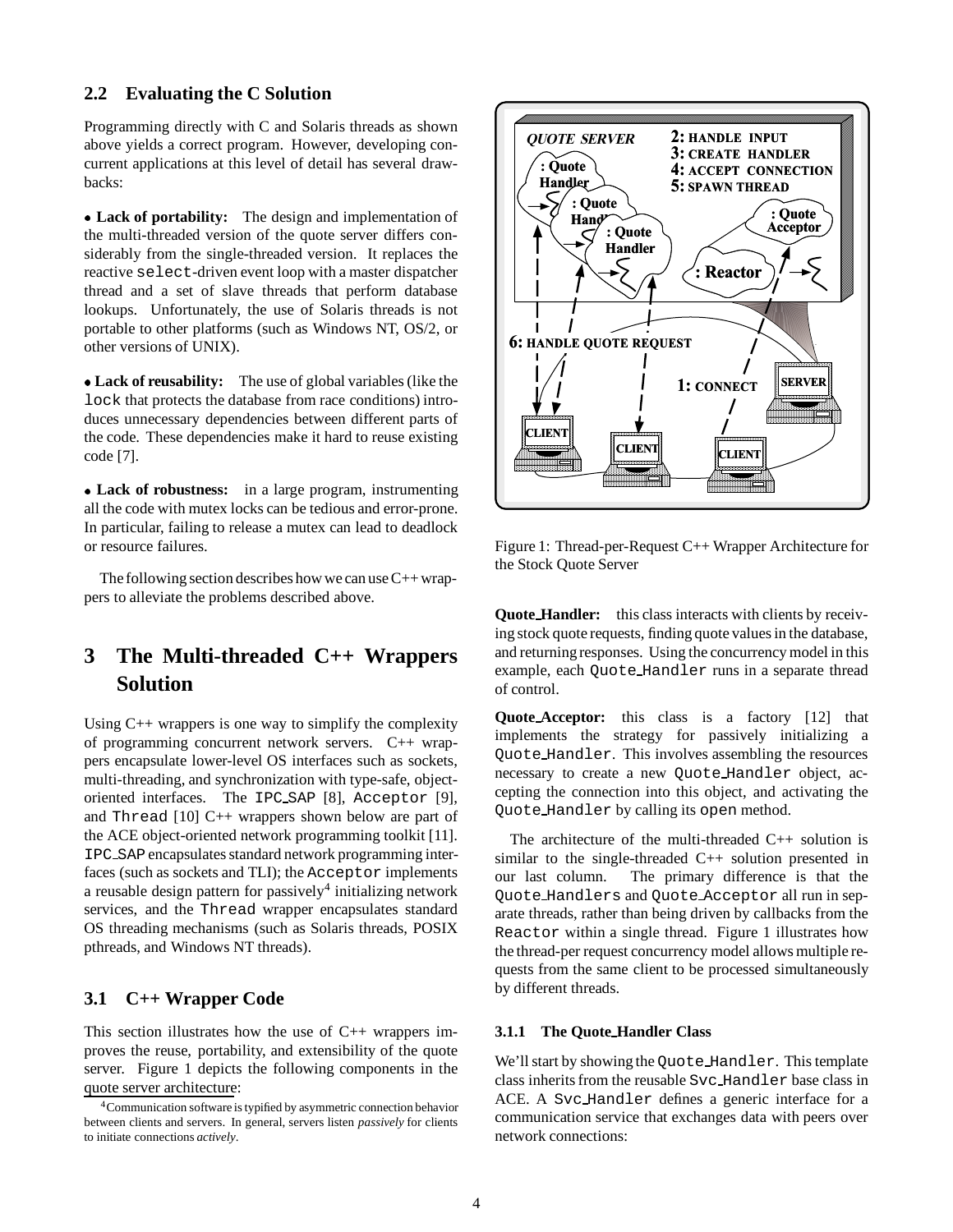```
template <class STREAM> // IPC interface
class Quote_Handler
  : public Svc_Handler<STREAM>
    // This ACE base class defines "STREAM peer_;"
{
public:
  Quote_Handler (Quote_Database &db,
                  RW_Mutex &lock)
    : \texttt{db}\_\texttt{(db)} , \texttt{lock}\_\texttt{(lock)} {}
  // This method is called by the Quote_Acceptor
  // to initialize a newly connected Quote_Handler
  // (which spawns a new thread to handle client).
  virtual int open (void) {
    Thread::spawn
     // Thread entry point.
     (Quote_Handler<STREAM>::request_thread,
                                    // Entry point arg.
     THR_DETACHED | THR_NEW_LWP); // Thread flags.
  }
  // Static thread entry point method.
  static void *request_thread (void *) {
    Quote_Handler<STREAM> *client =
      static_cast <Quote_Handler<STREAM> *> args;
    // Handle one request.
    int result = client->handle_quote ();
    // Shut down the STREAM to avoid HANDLE leaks.
    client->close ();
    // Exit the thread.
    thr_exit ((void *) result);
    /* NOTREACHED */
  }
  // Handles the quote request/response. This
    can block since it runs in its own thread.
  virtual int handle_quote (void) {
    Quote_Request req;
    int value;
    if (recv_request (req) <= 0) return -1;
    else {
      // Constructor of m acquires lock_.
      Read_Guard<RW_Mutex> m (lock_);
      value = this_ptr->db_.lookup_stock_price (req);
      // Destructor of m releases lock_.
    }
    return send_response (value);
  }
  // Close down the handler and release resources.
  void close (void) {
    // Close down the connection.
    this->peer_.close ();
    // Commit suicide to avoid memory leaks...
    delete this;
  }
private:
  Quote_Database &db_; // Reference to quote database.
  RW_Mutex &lock_; // Serialize access to database.
};
  The C_{++} implementation of handle quote ensures the
lock will be released regardless of whether the method
throws an exception or returns normally. To ensure this
behavior the following Read Guard class is used:
```

```
template <class LOCK>
class Read_Guard
{
public:
  Read_Guard (LOCK &m): lock (m) {
```

```
lock.acquire_read ();
  }
   ˜Read_Guard (void) {
    lock.release ();
  }
private:
  LOCK &lock;
}
```
The Read Guard class defines a block of code where a lock is acquired when the block is entered and released automatically when the block is exited. Read Guard employs a  $C++$  idiom (first described in [13]) that uses the constructor to acquire a resource automatically when an object of the class is created and uses the destructor to release the resource automatically when it goes out of scope. In this case, the resource is an RW Mutex, which is a C++ wrapper for the Solaris rwlock t readers/writer lock. Since the LOCK type of Read Guard is parameterized, this class can be used with a family of synchronization wrappers that conform to the acquire read/release interface.

In the stock quote server, the Quote Handler template is instantiated with the SOCK Stream wrapper for TCP stream sockets available in the SOCK SAP class category from the ACE IPC SAP class library:

typedef Quote\_Handler <SOCK\_Stream> QUOTE\_HANDLER;

SOCK SAP contains a set of C++ classes that shields applications from tedious and error-prone details of programming at the socket level [8].

#### **3.1.2 The Quote Acceptor Class**

Next we'll show the Quote Acceptor class. This class is a factory that implements the strategy for passively initializing a Quote Handler. The Quote Acceptor supplies concrete template arguments for the following implementation of the Acceptor pattern [9]:

```
template <class SVC_HANDLER, // Service handler
          class PEER_ACCEPTOR> // Passive conn. mech.
class Acceptor
{
public:
  // Initialize a passive-mode connection factory.
  Acceptor (const PEER_ACCEPTOR::ADDR &addr)
   : peer_acceptor_ (addr) {}
  // Implements the strategy to accept connections
  // from clients, and create and activate
  // SVC_HANDLERs to exchange data with peers.
  int handle_input (void) {
    // Create a new SVC_HANDLER.
    SVC_HANDLER *svc_handler = make_svc_handler ();
    // Accept connection into the SVC_HANDLER.
    peer_acceptor_.accept (*svc_handler);
    // Delegate control to the SVC_HANDLER.
    svc_handler->open ();
  }
  // Virtual Factory Method to make a SVC HANDLER.
  virtual SVC_HANDLER *make_svc_handler (void) = 0;
private:
```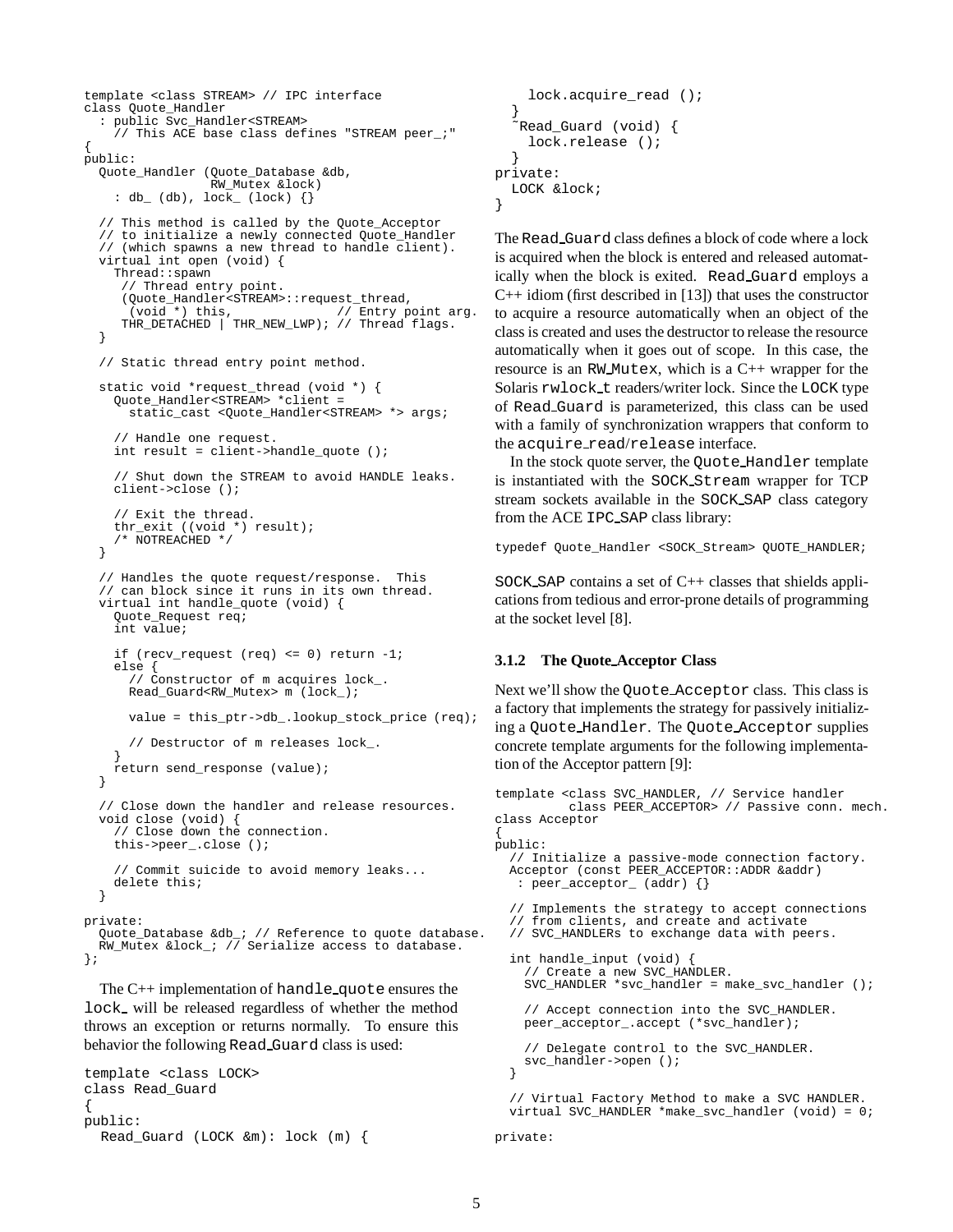```
PEER_ACCEPTOR peer_acceptor_;
  // Factory that establishes connections passively.
};
```
The Quote Acceptor subclass is defined by parameterizing the Acceptor template with concrete types that (1) accept connections (*e.g.,* SOCK Acceptor or TLI Acceptor) and (2) concurrently perform the quote service (Quote Handler):

```
// Make a specialized version of the Acceptor
// factory to create QUOTE_HANDLERs that
// process quote requests from clients.
class Quote_Acceptor :
 public Acceptor <QUOTE_HANDLER, // Quote service.
                   SOCK_Acceptor> // Passive conn. mech
{
public:
  typedef Acceptor <QUOTE_HANDLER, SOCK_Acceptor>
          inherited;
  Quote_Acceptor (const SOCK_Acceptor::ADDR &addr,
                  Quote_Database &db)
   : inherited (addr), db_ (db) {}
  // Factory method to create a service handler.
  // This method overrides the base class to
  // pass pointers to the Quote_Database and
  // the RW_Mutex lock.
  virtual QUOTE_HANDLER *make_svc_handler (void) {
    return new QUOTE_HANDLER (db_, lock_);
  }
private:
  Quote_Database &db_; // Reference to database
  RW_Mutex lock_; // Serialize access to database.
}
```
The main function uses the components defined above to implement the quote server:

```
int main (int argc, char *argv[])
{
 u_short port = \arg c > 1 ? atoi (\arg v[1]) : 10000;
  // Factory that produces Quote_Handlers.
 Quote_Acceptor acceptor (port, quote_db);
  // Single-threaded event loop that dispatches all
  // events in the Quote_Acceptor::handle_input()
 // method.
 for (i; j)acceptor.handle_input ();
  /* NOTREACHED */
}
```
After the Quote Acceptor factory has been created the application goes into an event loop. This loop runs continuously accepting client connections and creating Quote Handlers. Each newly-created Quote Handler spawns a separate thread in which it handles the client quote request and response.

### **3.2 Evaluating the C++ Wrappers Solution**

Implementing the quote server with  $C++$  wrappers is an improvement over the direct use of sockets, Solaris threads, and C for the following reasons:

 **Simplified programming and increased robustness:** Tedious and error prone low-level details of concurrent programming are encapsulated by Thread wrappers. For example, the Read Guard idiom automatically acquires and releases mutex locks in critical sections.

 **Improved portability:** C++ wrappers shield applications from platform-specific details of multi-threaded programming interfaces. Encapsulating threads with C++ classes (rather than stand-alone C functions) improves application portability. For instance, the server no longer accesses Solaris thread functions directly. Therefore, the implementation shown above can be ported easily to other OS platforms without changing the Quote Handler and Quote Acceptor classes.

 **Increased reusability and extensibility of components:** The Quote Acceptor and Quote Handler components are not as tightly coupled as the C version shown in Section 2.1. This makes it easier to extend the C++ solution to include new services, as well as to enhance existing services. For example, to modify or extend the functionality of the quote server (*e.g.,* to add stock trading functionality), only the implementation of the Quote Handler class must change. Likewise, the readers/writer lock that protects the Quote Database is no longer a global variable. It's now localized within the scope of Quote Handler and Quote Acceptor.

Note that the use of C++ features like templates and inlining ensures that the improvements described above do not penalize performance.

The C++ wrapper solution is a significant improvement over the C solution for the reasons we mentioned above. However, it still has all the drawbacks we've discussed in previous columns such as not addressing higher-level communication topics like *object location, object activation, complex marshalling and demarshalling, security, availability and fault tolerance, transactions, and object migration and copying.* A distributed object computing (DOC) framework like CORBA or Network OLE is designed to address these issues. DOC frameworks allow application developers to focus on solving their domain problems, rather than worrying about network programming details. In the following section we describe several ways to implement thread-perrequest servers using CORBA.

# **4 The Multi-threaded CORBA Solution**

The CORBA 2.0 specification [14] does not prescribe a concurrency model. Therefore, a CORBA-conformant ORB need not provide multi-threading capabilities. However, commercially-available ORBs are increasingly providing support for multi-threading. The following section outlines several concurrency mechanisms available in two such ORBs: HP ORB Plus and MT-Orbix.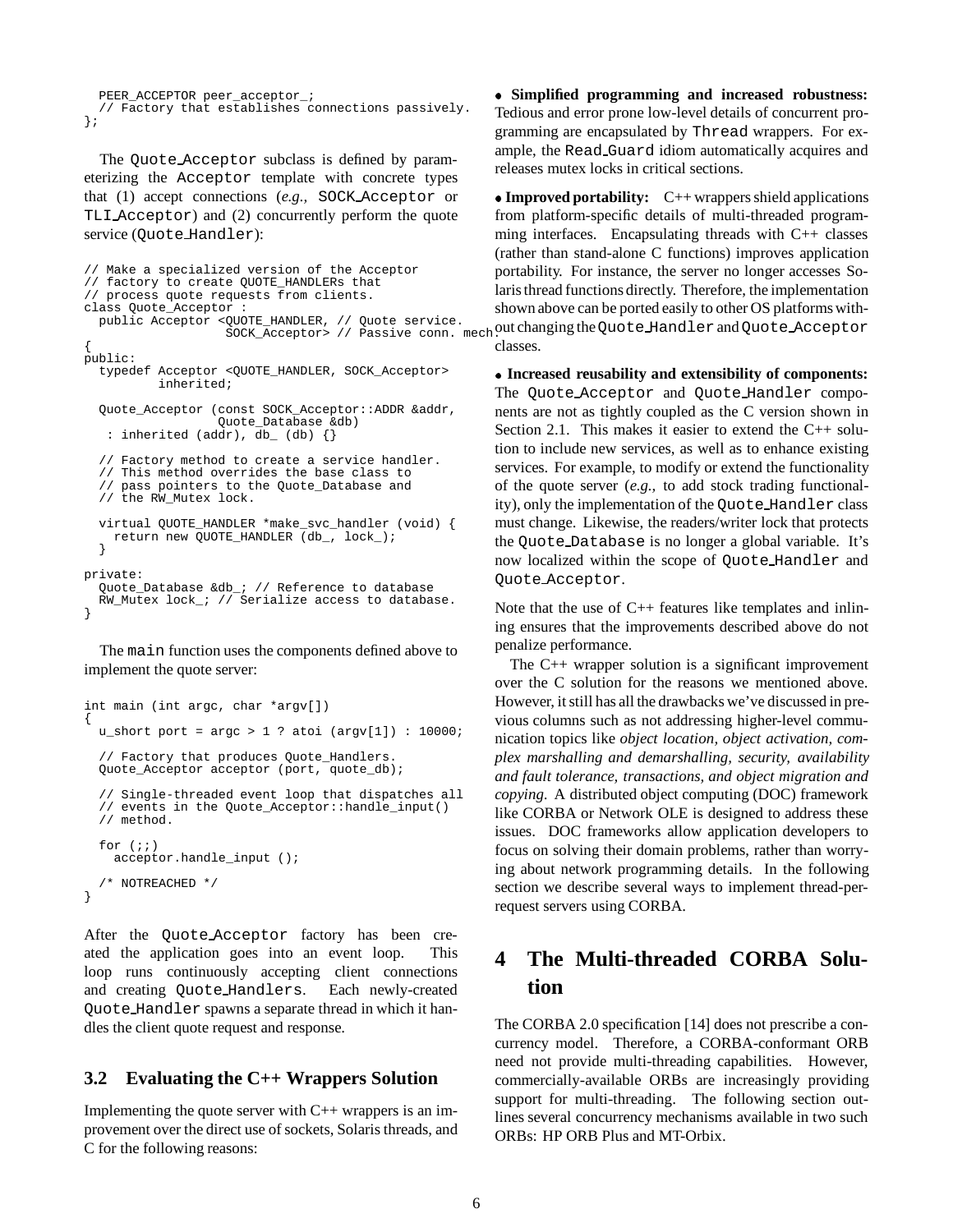As in previous columns, the server-side CORBA implementation of our stock quote example is based on the following OMG-IDL specification:

```
module Stock {
  // Requested stock does not exist.
  exception Invalid_Stock {};
  interface Quoter {
    // Returns the current stock value or
    // throw an Invalid_Stock exception.
    long get_quote (in string stock_name)
      raises (Invalid_Stock);
 };
};
```
In the following section we'll illustrate how a server programmer can implement multi-threaded versions of this OMG-IDL interface using HP ORB Plus and MT-Orbix.

#### **4.1 Overview of Multi-threaded ORBs**

A multithreaded ORB enables many simultaneous requests to be serviced by one or more CORBA object implementations. In addition, objects need not be concerned with the duration of each request. Without multiple threads, each request must execute quickly so that incoming requests aren't starved. Likewise, server applications must somehow ensure that long-duration requests do not block other requests from being serviced in a timely manner.

To understand multi-threaded CORBA implementations, let's first review how a conventional reactive implementation of CORBA is structured. Here's the main event loop for a typical single-threaded Orbix server:

```
int main (void)
{
  / /// Create an object implementation.
 My_Quoter my_quoter(db);
  // Listen for requests and dispatch object methods.
 CORBA::Orbix.impl_is_ready("My_Quoter");
 // ...
}
```
Likewise, the main event loop for an equivalent singlethreaded HP ORB Plus server might appear as follows:

```
int main (void)
{
  / /// Create an object implementation.
 My_Quoter my_quoter(db);
  // Generate an object reference for quoter object.
 Stock::Quoter_var qvar = quoter._this();
  // Listen for requests and dispatch object methods.
  // (hpsoa stands for "HP Simplified Object Adapter").
 hpsoa->run();
  // ...
}
```
The implistready and run methods are public interfaces to the CORBA event loop. In a single-threaded ORB, these methods typically use the Reactor pattern [1] to wait for CORBA method requests to arrive from multiple clients. The processing of these requests within the server is driven

by upcalls dispatched by implis ready or run. These upcalls invoke the get quote method of the My Quoter object implementation supplied by the server programmer. The upcall borrows the thread of control from the ORB to execute get quote. This makes serialization trivial since there can only be one upcall in progress at a time in a singlethreaded ORB.

In a multi-threaded ORB like MT-Orbix or HP ORB Plus, however, there can be multiple threads of control executing CORBA upcalls concurrently. Although the impl is ready and run interfaces don't change, the internal behavior of the respective ORBs do change. In particular, they must perform additional locking of ORB internal data structures to prevent race conditions from corrupting the private state of their implementation.

#### **4.1.1 Implementing Thread-per-Request in HP ORB Plus**

An implementation of the My Quoter class for HP ORB Plus is shown below:

```
// Implementation class for IDL interface.
class My_Quoter
    // Inherits from an automatically-generated
    // CORBA skeleton class.
  : virtual public HPSOA_Stock::Quoter
{
public:
 My_Quoter (Quote_Database &db): db_ (db) {}
  // Callback invoked by the CORBA skeleton.
  virtual long get_quote (const char *stock_name,
                          CORBA::Environment &ev) {
    // assume no exceptions
    ev.clear();
    long value;
    {
      // Constructor of m acquires lock_.
      MSD_Lock m(lock_);
      value = db .lookup stock price (stock name);
      // Destructor of m releases the lock_.
    }
    if (value == -1)ev.exception(new Stock::Invalid_Stock);
    return value;
  }
private:
 Quote_Database &db_; // Reference to quote database.
 MSD_Mutex lock_; // Serialize access to database.
};
```
My Quoter is our object implementation class. It inherits from the HPSOA\_Stock:: Quoter skeleton class. This class is generated automatically from the original IDL Quoter specification. The Quoter interface supports a single operation: get quote. Our implementation of get quote relies on an external database object that maintains the current stock price. If the lookup of the desired stock price is successful the value of the stock is returned to the caller. If the stock is not found, the database lookup stock price function returns a value of  $-1$ . This value triggers our implementation to return a Stock::Invalid Stock exception.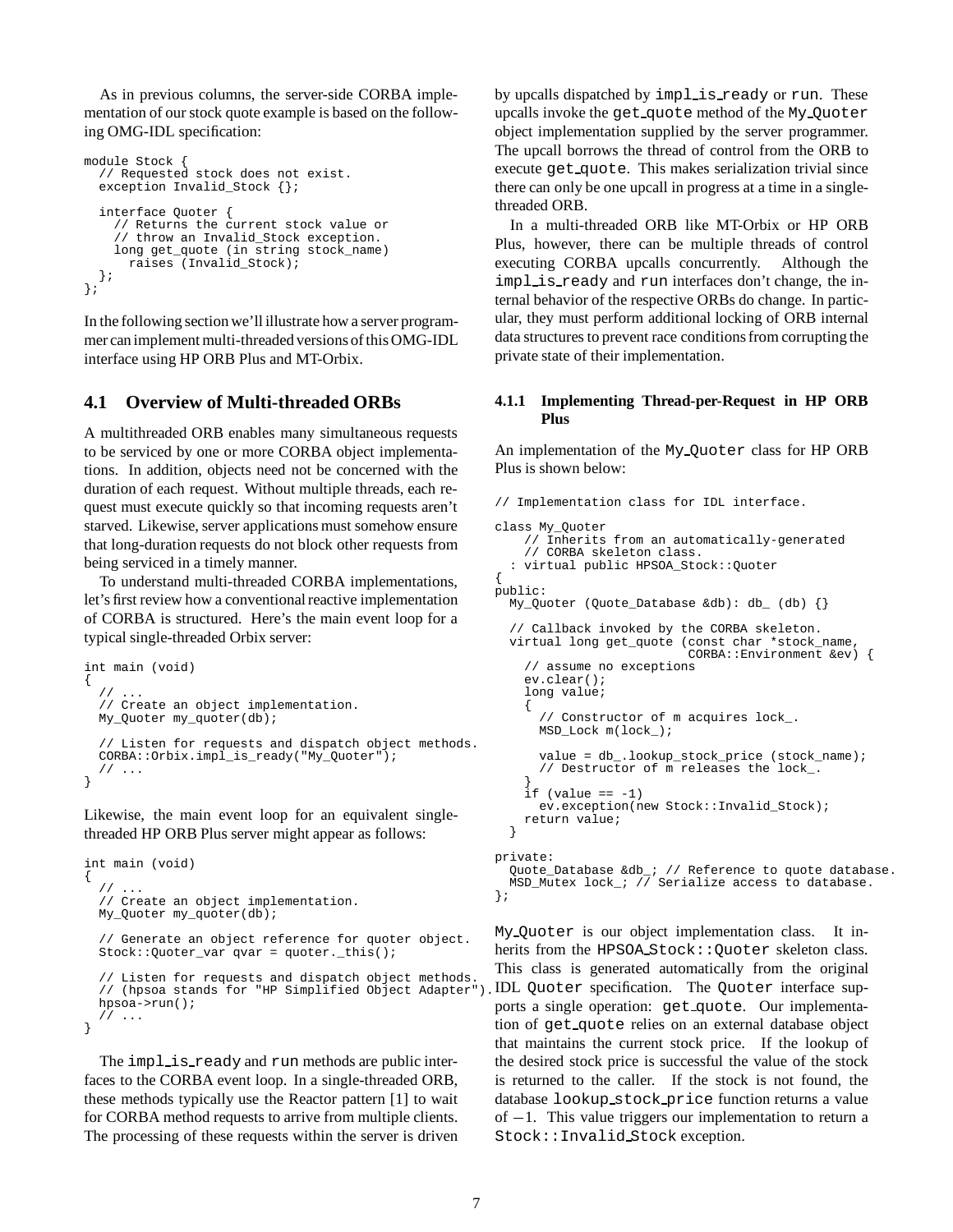

Figure 2: HP ORB Plus Architecture for the Thread-per-Request Stock Quote Server

Since this code is multi-threaded, the object implementation must acquire a lock before accessing the state of the  $db_$  object, just like the C and  $C_{++}$  solutions presented earlier. The code uses the *MSD Threads Abstraction Library*<sup>5</sup> provided by HP ORB Plus. The MSD Lock class is similar to the Read Guard shown in Section 3.1. By using the MSD Lock, we ensure that the lock is released, even if an exception is thrown.

By default, the ORB Plus *HP Simplified Object Adapter* (HPSOA) provides a thread-per-request concurrency model. It spawns a separate thread for each incoming request if a server is configured to use multi-threading. Therefore, applications need not explicitly create threads unless they require a greater degree of control than that provided by the HPSOA. Note, however, that the main function need not change at all, regardless of whether a single-threaded or multi-threaded configuration is used.

Figure 2 illustrates the HP ORB Plus architecture for the thread-per-request stock quote server. The HP Simplified Object Adapter (HPSOA) and the HP ORB are responsible for spawning a new thread for each incoming request and dispatching the My Quoter: : get quote implementation to execute each stock request in a separate thread.

#### **4.1.2 Implementing Thread-per-Request in MT-Orbix**

The My Quoter implementation class shown below illustrates how the thread-per-request concurrency model can be implemented in MT-Orbix:

```
// Implementation class for IDL interface.
class My_Quoter
    // Inherits from an automatically-generated
    // CORBA skeleton class.
  : virtual public Stock::QuoterBOAImpl
{
public:
 My_Quoter (Quote_Database &db): db_ (db) {}
  // Callback invoked by the CORBA skeleton.
 virtual long get_quote (const char *stock_name,
                          CORBA::Environment &ev) {
    // Constructor of m acquires lock.
    Read_Guard<RW_Mutex> m (lock_);
    long value =
      db_.lookup_stock_price (stock_name);
    if (ya)a = -1ev.exception(new Stock::Invalid_Stock);
    return value;
    // Destructor of m releases lock.
  }
private:
  Quote Database &db ; // Reference to quote database.
 RW_Mutex lock_; // Serialize access to database.
```
This version of the My Quoter object implementation class is similar to the one shown for HP ORB Plus in Section 4.1.1. One minor difference is that the My Quoter class inherits from a different skeleton class: Stock::QuoterBOAImpl. This class is generated automatically from the original IDL Quoter specification, just like the HP ORB Plus HPSOA\_Stock:: Quoter base class,

The main program for the MT-Orbix quote server is identical to the one single-threaded version shown in Section 4.1. The only extra  $C_{++}$  code we have to write is called a ThreadFilter. Each incoming CORBA request is passed through the chain of filters before being dispatched to its target object implementation.

Filters are an MT-Orbix extension to CORBA that implement the "Chain of Responsibility" pattern [12]. Orbix uses this pattern to decouple (1) the demultiplexingof CORBA requests (e.g., generated by the client-side get\_quote proxy) to their associated target object (*e.g.,* my quoter) from (2) the eventual dispatching of the upcall method implementation (*e.g.,* My Quoter::get quote). This decoupling enables applications to transparently extend the behavior of Orbix without modifying the ORB itself.

Figure 3 illustrates the role of the ThreadFilter in the MT Orbix architecture for the thread-per-request stock quote server. Note how the TPR ThreadFilter is responsible for spawning a thread that dispatches the get quote upcall. Thus, the ORB and MT Orbix Object Adapter are unaffected by this threading architecture.

To enable a new thread to be spawned for an incoming request, a subclass of ThreadFilter must be defined to override the inRequestPreMarshalmethod, as follows:

};

<sup>&</sup>lt;sup>5</sup> MSD stands for "Measurement Systems Department," the HP laboratory where the threads abstraction library was developed.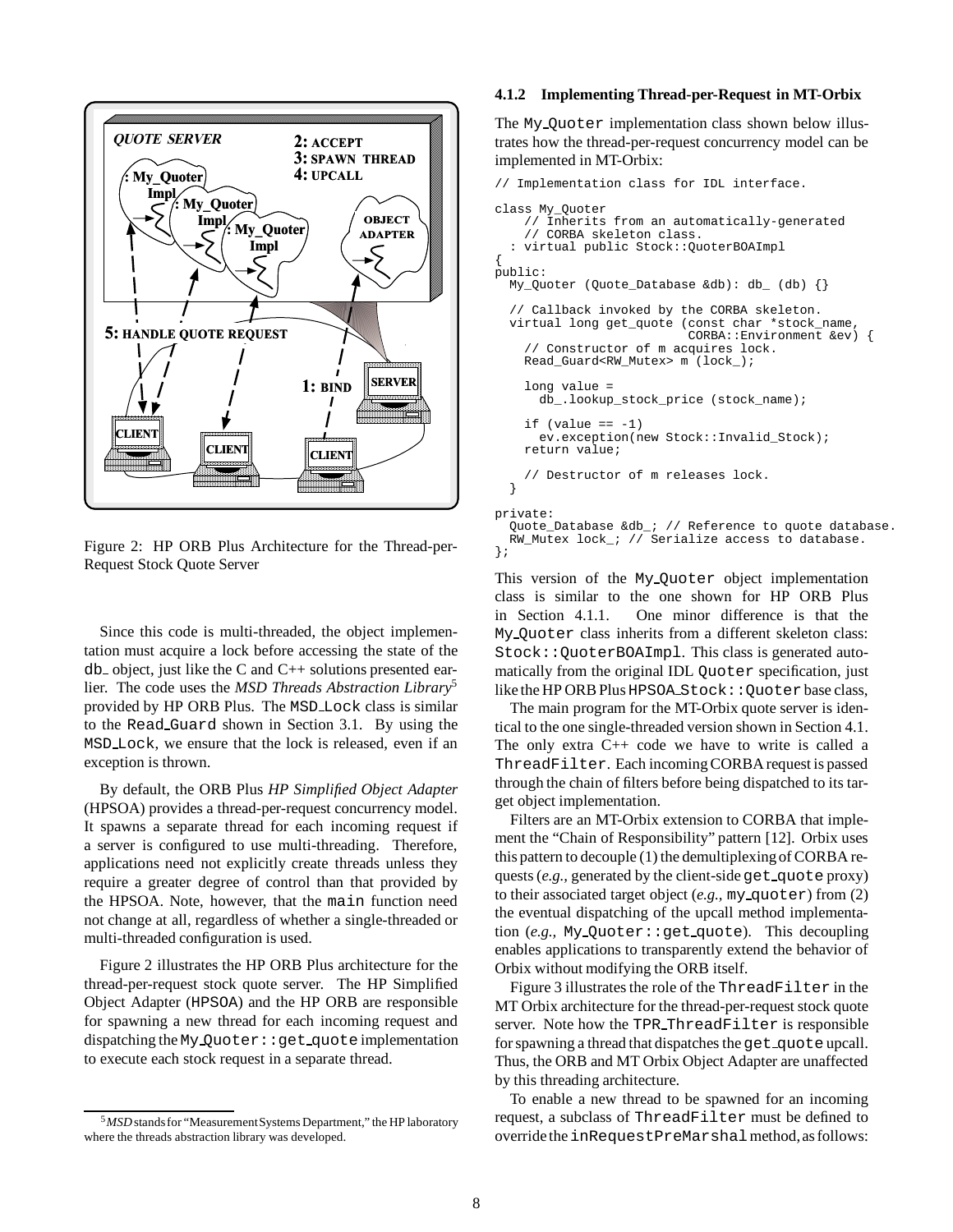

Figure 3: MT Orbix Architecture for the Thread-per-Request Stock Quote Server

```
// Create a filter that spawns a "thread-per-request"
// to dispatch object implementation upcalls.
class TPR_ThreadFilter : public CORBA::ThreadFilter
{
    Intercept request and spawn thread
  virtual int inRequestPreMarshal (CORBA::Request &,
                                CORBA::Environment&);
  // ...
};
```
Orbix will call inRequestPreMarshal method before the incoming request is processed. This method must return  $-1$  to indicate that it has spawned a thread to deal with the request. Threads can be spawned according to whatever concurrency model is appropriate for the application. In this example, we're using the thread-per-request model. Therefore, the implementation of inRequestPreMarshal could be written as follows:

```
// Implementation of inRequestPreMarshal
int
TPR_ThreadFilter::inRequestPreMarshal
  (CORBA::Request &req, // Incoming CORBA Request.
   CORBA::Environment&)
{
  Thread::spawn
    (continueDispatching, // Entry point.
     (void *) &req, // Entry point arg.
     THR_DETACHED | THR_NEW_LWP); // Thread flags.
  // Tell Orbix we will dispatch request later.
  return -1;
}
```
The continueDispatching function is the entry point where the new thread begins executing:

```
void *continueDispatching (void *vp)
{
 CORBA::Request *req = (CORBA::Request *) vp;
 CORBA::Orbix.continueThreadDispatch (*req);
 return 0;
}
```
The MT-Orbix method continueThreadDispatchwill continue processing the request until it sends a reply to the client. At this point, the thread will exit.

Our quote server must explicitly create an instance of TPR ThreadFilter to get it installed into the filter chain:

TPR\_ThreadFilter tpr\_filter;

The constructor of this object automatically inserts the filter at the end of the filter chain.

## **4.2 Evaluating the CORBA Solutions**

The multi-threaded CORBA solutions presented above are similar to the C++ wrapper solution shown in Section 3. All the solutions contain a master thread that is responsible for accepting connections from clients. The master thread then explicitly or implicitly spawns slave threads to execute client requests concurrently. All the solutions require application code to explicitly lock any data structures (such as the quote database) shared with other threads. This design provides developers with greater control over application concurrency, at the expense of additional programming effort.

As we pointed out in our previous column, server-side portability is currently a problem area for CORBA. In particular, the MT-Orbix and HP ORB Plus examples illustrate the following trouble spots:

 **Nonstandard Object Adapter Mappings:** In the MT-Orbix code, the skeleton base class for the My Quoter object implementation class is named Stock:: OuoterBOAImpl, while in the HP ORB Plus code the skeleton base class is named HPSOA Stock::Quoter. This is because Orbix provides an implementation of the CORBA *Basic Object Adapter*(BOA), while HP ORB Plus provides another object adapter called the *HP Simplified Object Adapter* (HPSOA). The differences in object adapters between these products is due to portability problems with the BOA that are currently being addressed by the OMG ORB Task Force.

 **Non-Standard Concurrency Models:** Another difference between the MT-Orbix and HP ORB Plus Quoter implementations involves threading. Both HP ORB Plus and MT-Orbix allow the choice of whether an application is multithreaded or single-threaded to occur at link time.

In HP ORB Plus, linking an application against the *null threads library* makes it single-threaded, while linking against a *multiple threads library* makes it multi-threaded. If a server application is linked against the HP ORB Plus multiple threads library, each request is handled using the threadper-request concurrency model. MT-Orbix also support this model, but contains hooks that allow programmers to implement other concurrency models. The choice of concurrency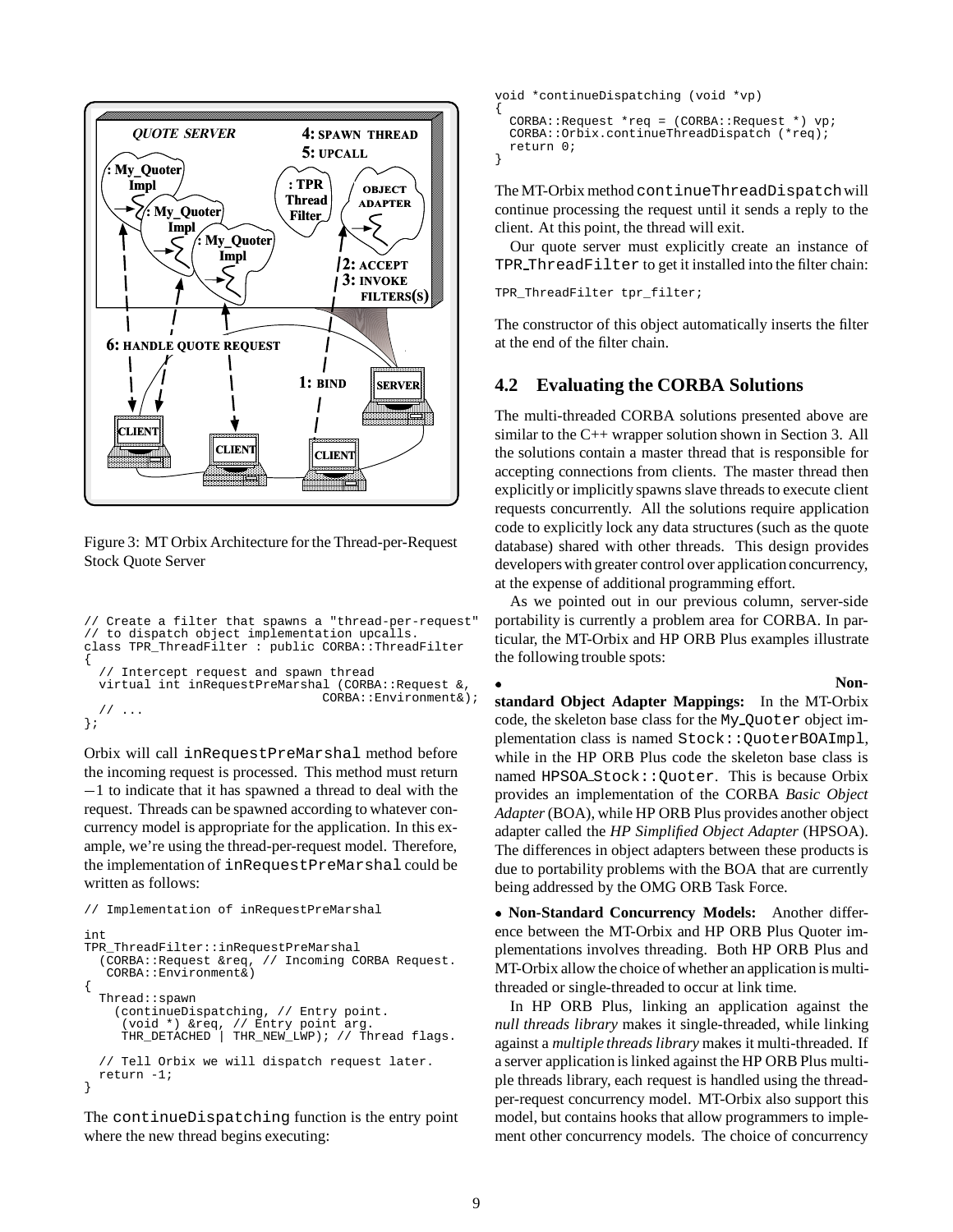model in MT-Orbix depends on the type of ThreadFilter configured into the filter chain.

Despite their differences, the HP ORB Plus and MT-Orbix examples show that programming concurrent CORBA applications is straightforward.

 **Non-Standard Synchronization Mechanisms:** HP ORB Plus provides the MSD Threads Abstraction Library for threads portability. The MSD library implements a common interface for the null threads and multiple threads libraries. In addition, this library shields applications from incompatibilities across HP-UX, Solaris, and Windows NT thread libraries. MT-Orbix applications, in contrast, use whatever threads package is provided by the underlying platform. This flexibility can be both an advantage and a disadvantage. Although it may require programmers to develop or reuse C++ threads wrappers, it allows servers to take advantage of more efficient mechanisms provided by an OS or threads package. For instance, the MT-Orbix implementation in Section 4.1.2 uses readers/writer locks. Often, these can be more efficient than the regular mutexes provided by the HP ORB Plus MSD library shown in Section 4.1.1.

Since CORBA makes no mention of threads, it remains to be seen whether the OMG ORB Task Force will take it upon itself to address this issue as a CORBA portability problem. Clearly, in the short term we could use techniques like the Adapter pattern [12] and reusable C++ toolkits like ACE to make our object implementations relatively portable across different OS platforms and different ORBs.

 **Non-C++ Exception Handling:** Both the HP ORB Plus and MT-Orbix implementations currently use Environment parameters to convey exception information rather than C++ exceptions. Both ORBs will support C++ exceptions in the near future. When exception handling is supported the get<sub>-quote</sub> implementation would look like this:

```
virtual long get_quote (const char *stock_name,
                         CORBA::Environment& ev) {
     // ...
  // Constructor of m acquires lock_.
 Read_Guard<RW_Mutex> m (lock_);
  if (value == -1)throw Stock::Invalid_Stock();
  // ...
```
Coding defensively with idioms like the Read Guard is essential to protect programs from hazardous side-effects of C++ exceptions [15].

# **5 Evaluating the Thread-per-Request Concurrency Model**

All the servers shown above were designed using a threadper-request concurrency model. This is a fairly straightforward model to design and implement. However, it is probably the wrong concurrency model for the task of retrieving stock quotes. There are two primary problems:

 **Thread creation overhead:** The time required to lookup a stock quote may be low relative to the time required to create the thread. In addition, even if the thread ran for a longer amount of time, the performance of the thread-per-request may not scale. For example, it may lead to unacceptably high resource utilization if there are hundreds or thousands of simultaneously active clients.

 **Connection creation overhead:** The thread-per-request model sets up a new connection for each request. Therefore, the overhead of establishing the connection is not amortized if clients send multiple requests to the server. The singlethreaded solution we showed in our previous column kept the connection open until it was explicitly shut down by the client. Although our new solution might not affect how the client was programmed, the difference in connection strategies would likely show up in performance measurements.

The actual performance of a particular concurrency model depends to a large extent on the following factors:

 **The types of requests received from clients:** *e.g.,* short vs. long duration;

 **How threads are implemented:** *e.g.,* in the OS kernel, in a user-space library, or some combination of both;

 **Operating system and networking overhead:** *e.g.,* how much other overhead results from setting up and tearing down connections repeatedly;

 **Higher-level system configuration factors:** such as whether replication and/or dynamic load balancing are used, also ultimately affect performance.

We'll discuss these performance issues in future columns.

Another drawback with our solution is that the handle quote function above serializes access to the Quote Database at a very coarse-grained level, *i.e.,* at the database level. The scope of the mutex ensures that the whole database is locked. This is fine if most operations are lookups and a readers/writer lock is used. However, it may lead to performance bottlenecks if stock prices are frequently updated, or if regular mutexes must be used. A more efficient solution would push the locking into the database itself, where record or table locking could be performed.

One important conclusion from this evaluation is the importance of distinguishingbetween concurrency *tactics*(such as threading and synchronization mechanisms provided by an OS threads library) and concurrency *strategies* (such as thread-per-request, thread-per-session, thread-per-object, etc.). Threading libraries provide low-level mechanisms for creating different concurrency models. However, developers are ultimately responsible for knowing how to use these mechanisms successfully. Design patterns are a particularly effective way to help application developers master subtle differences between different strategies and firmly understand the applicability and consequences of different concurrency models. We'll explicitly cover key patterns for concurrent distributed object computing in future articles.